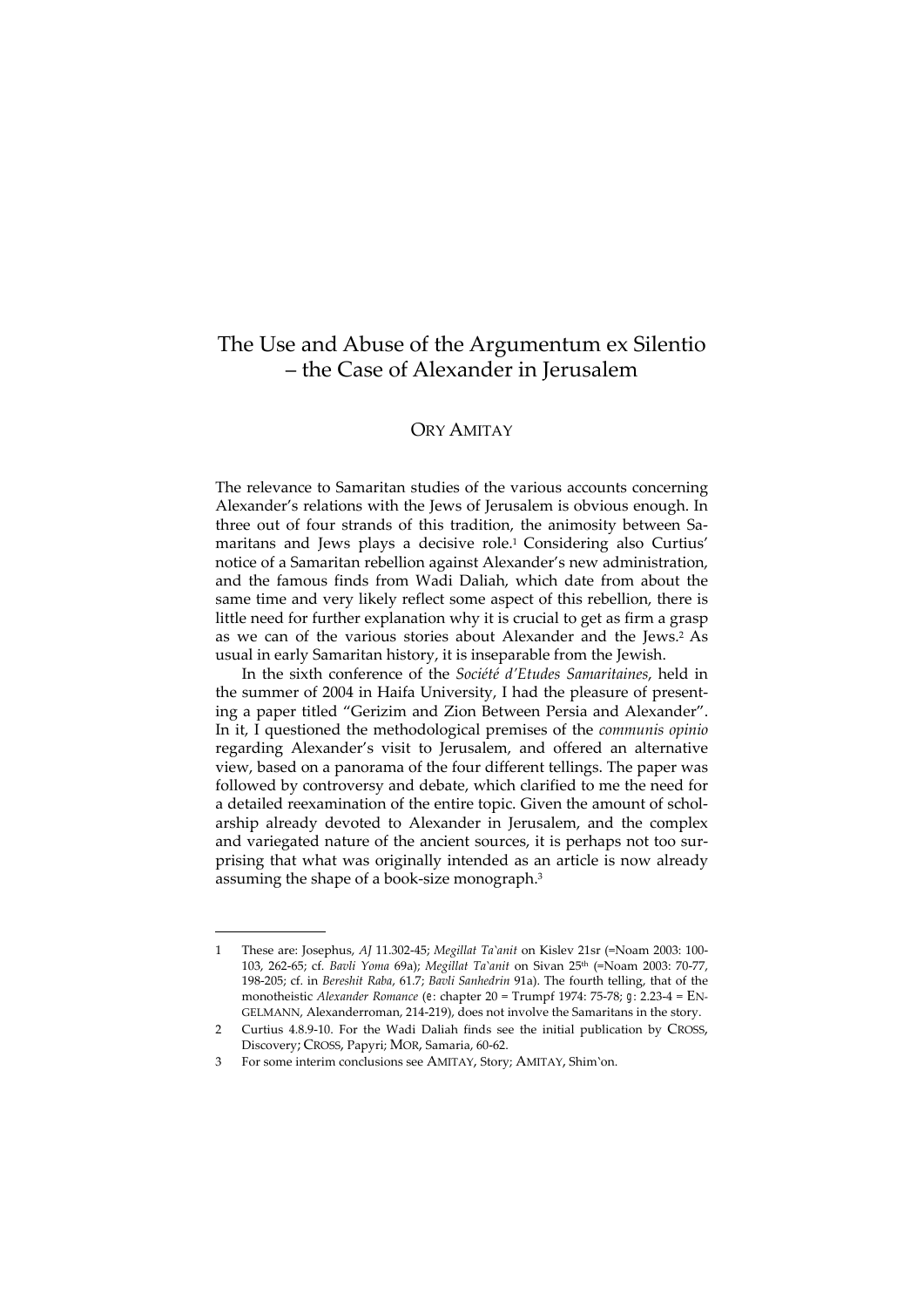My purpose in this article is therefore much more limited: to ad‐ dress one of the main tenets, on which rest the attempts to negate the historicity of Alexander's visit to Jerusalem – the argument from silence. The argument is simple enough: none of the surviving accounts of Alexander's campaigns contains any description of negotiations with the Jews of Judea, let alone a visit to Jerusalem. Since the story of Josephus (which has received the lion's share of modern scholars' attention) contains manifest mythic elements, as well as some details which are seemingly anachronistic, its value as historical evidence is outweighed by the silence of the standard Alexander‐histories.

This argumentum *ex silentio* is now as ubiquitous in modern schol‐ arship as the opinion, which denies any historical value to the accounts of Alexander's visit.4 According to Niese's definitive history of the Greek and Macedonian states, Josephus' story was based on an inven‐ tion. This judgment he based first and foremost on the fact that "*alle Alexanderhistoriker schweigen davon, obwohl das Ereignis Alexanders Person betrifft.*"5 In Tcherikover's essential book *Hellenisitc Civilization and the Jews* the argument from silence moves from the notes to the text:

"The Greek and Roman writers who relate the life and deeds of Alexander – Arrian, Diodorus, Plutarch and Curtius – pass over the short period which Alexander spent in Palestine in almost complete silence. [...] This silence reflects historical reality."6

This verdict received further support from Marcus, in his appendix to the Loeb translation of Josephus' *Antiquitates*. After professing some hesitation to deny categorically the historicity of a visit to Jerusalem, he nonetheless adduces

"the strong negative argument that the oldest Greek and Latin sources do not mention it [...] as we might reasonably expect them to do, in spite of the comparative unimportance of the Jews to the Greeks in the time of Alexander".7

The same sentiment is prevalent also in post‐WWII scholarship. Mo‐ migliano declared openly:

"I shall say immediately and dogmatically that I assume that there is no truth in the visit of Alexander to Jerusalem. It is not recorded

<sup>4</sup> For a brief history of the debate, which was at one point much more even handed than it is today, see GOLAN, Josephus, 29‐30 n.1.

<sup>5</sup> NIESE, Geschichte, 83 n. 3.

<sup>6</sup> TCHERIKOVER, Civilization, 41.

<sup>7</sup> MARCUS, Appendix, 528. The influence of MARCUS' essay on the discussion is crucial. Appearing in the Loeb translation, it is often the first (if not last) piece of scholarship on the topic met by Anglophone students.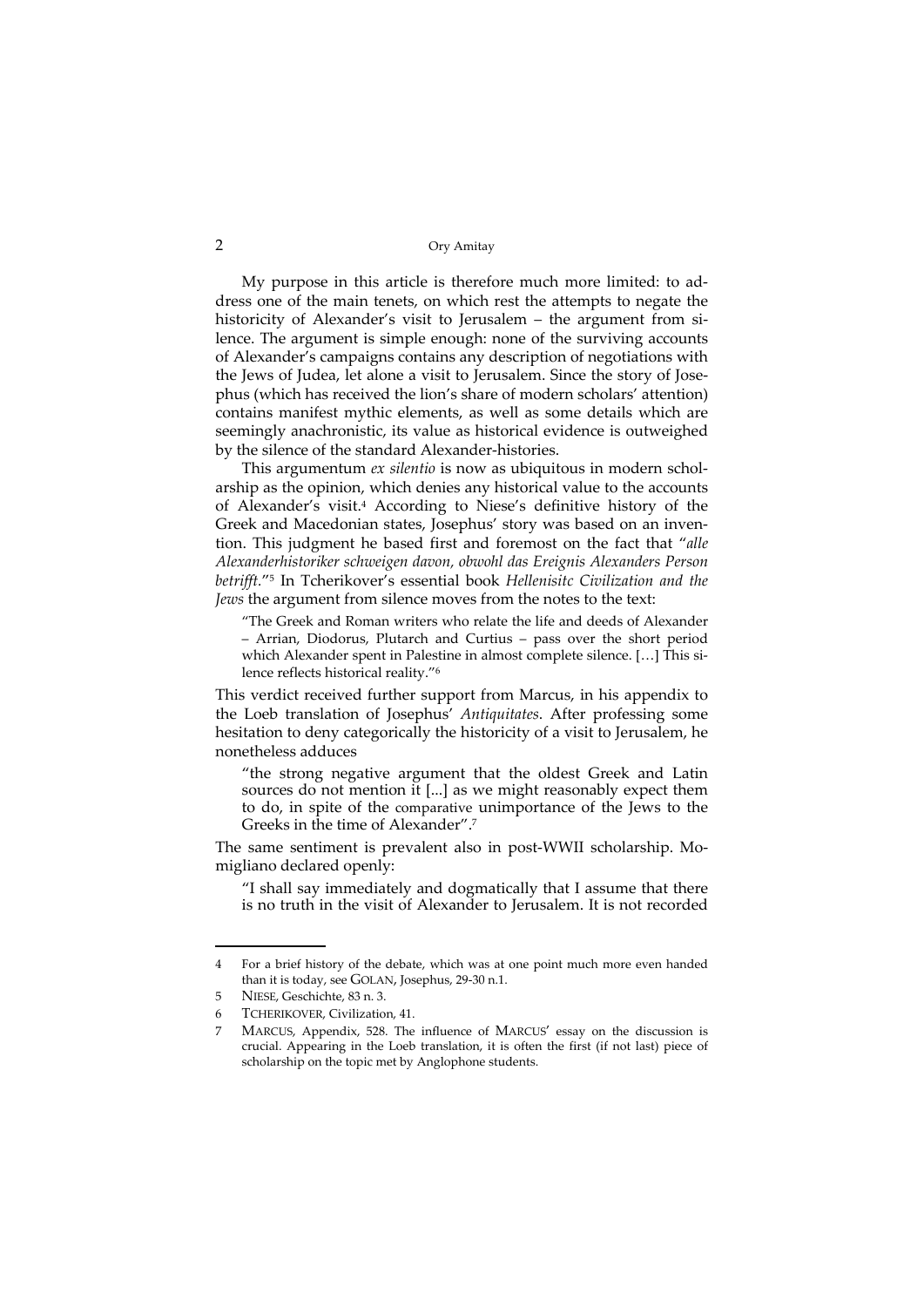by any respectable ancient source on Alexander and is full of details which are impossible."8

Goldstein, who does accept the historicity of a meeting between Alexander and some Jewish delegates (possibly even the High‐Priest), none‐ theless writes:

"If any population in any way refused to submit to Alexander, the king was quick to react, and the historians could hardly pass over the matter in silence. Nevertheless, the surviving pagan histories of Alexander, by Arrian, Curtius, Diodorus, Plutarch and Justin, say nothing of an encounter of Alexander with the Jews…"9

Finally, and most emphatically, Gruen:

"Alexander's visit to Jersualem is outright fiction. The king never approa‐ ched Jerusalem. The historical narratives of his march breathe not a hint of any side trip to that city […] There was certainly no reason for our Greek sources to have suppressed a visit to the holy city. They regularly report Alexander's arrival at key shrines and sacred places, where he honored na‐ tive gods and performed public acts of sacrifice. Jerusalem would fit nicely into that repeated scenario, and the Alexander historians could hardly have missed or omitted it. The tale is a fiction."10

Our first step, therefore, in addressing dogma should be to define the cadre of authors, whose resounding silence drowns so effectively all existing positive evidence. Many contemporaries – Kallisthenes, Ptole‐ my, Aristoboulos, Polykleitos, Onesikritos, Nearchos, Chares – who had taken part in making history during Alexander's campaign, also took upon themselves to write it. Regrettably, their works have all per‐ ished. The influential work of Kleitarchos, a younger contemporary, suffered a similar fate. The surviving texts, which provide the backbone of any modern historical narrative of Alexander's life and deeds, are those written (in chronological order) by Diodorus of Sicily, Curtius Rufus, Plutarch, Arrian and Justin. The first four should thus be classi‐ fied as secondary sources at best. Justin, who epitomized an earlier work by Pompeius Trogus, is at least tertiary. Diodorus, the earliest of the five, is nevertheless later than the events which he describes by at least three centuries. Curtius and Arrian, the most detailed of the five, are even later. These facts, coupled with the distressing loss of informa‐ tion, caused by the disappearance of all contemporary eye-witness accounts, should be enough to warrant extreme caution in the use of the *argumentum ex silentio*. A closer inspection of these five sources, and of

<sup>8</sup> MOMIGLIANO, Flavius, 443.

<sup>9</sup> GOLDSTEIN, Alexander, 71

<sup>10</sup> GRUEN, Heritage, 195.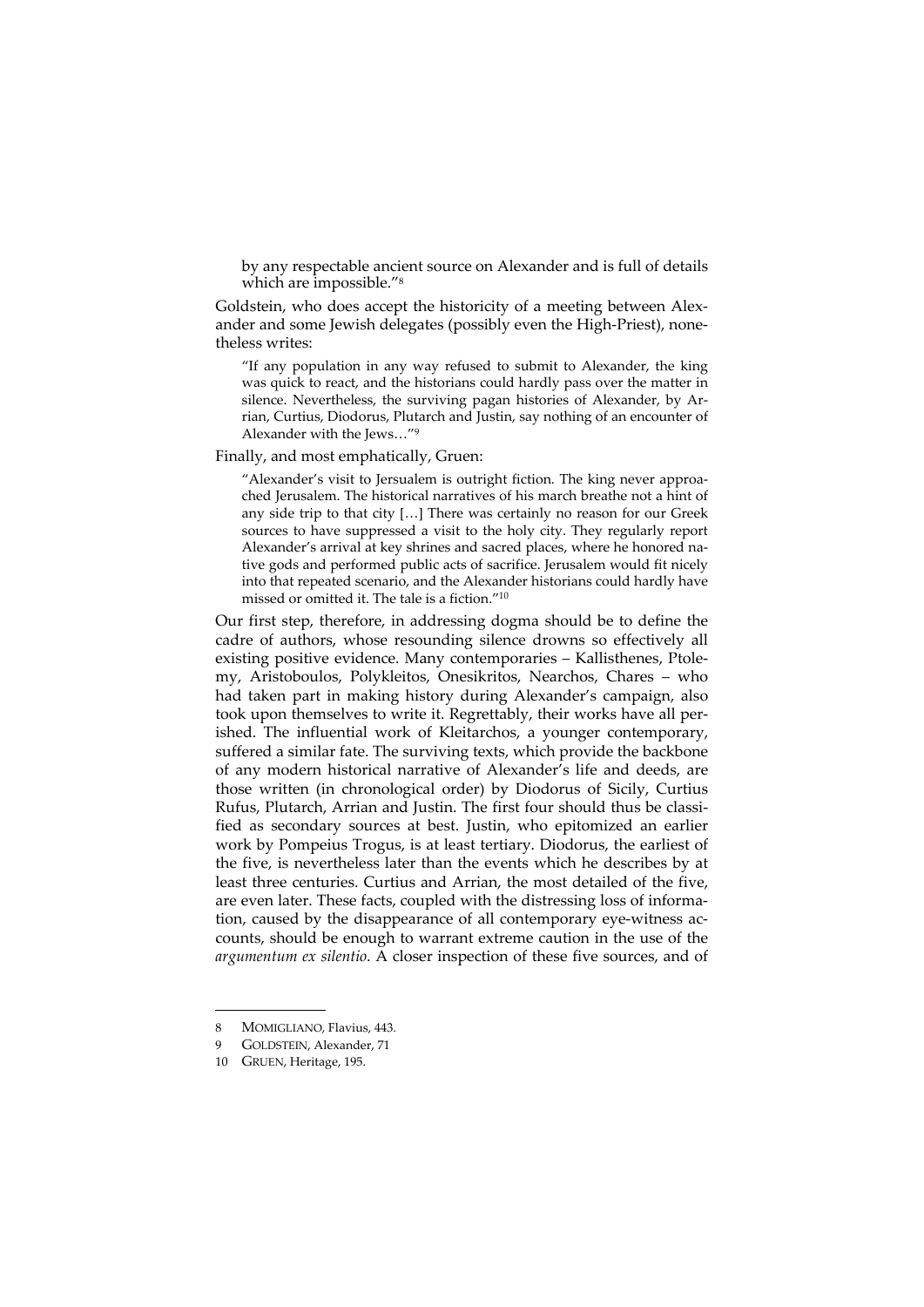the ways in which they construct the relevant parts of their respective narratives, gives even more cause for alarm.

One necessary condition, which any source must meet in order to qualify as viable support for an argument from silence, is that it be detailed enough to have included the specific episode under investigation. Thus, a useful question would be: what do the surviving accounts have to say about Alexander's activities in the period between the conclusion of affairs in Phoenicia and his arrival in Egypt? The earliest of our sources, Diodorus, recounts this part of the story rather briefly:

"and Alexander, having marched against Gaza – garrisoned by the Per‐ sians – and besieged it for two months, captured the city by force. In the year when Aristophanes was archon in Athens, Spurius Postumius and Ti‐ tus Veturius consuls in Rome, King Alexander settled the affairs concerning Gaza, and sent Amyntas to Macedonia with ten ships, having ordered to select from among the youth those fit for military service. He himself with the entire force marched to Egypt, and captured all the cities there without any risk."11

All in all, Diodorus devotes exactly 75 words to the entire sequence of events between the conclusion of the siege of Tyre and Alexander's famous adventure at Siwah. If we remove the standard chronological notice for the year 331/330, we are left with merely 61.

Yet even this short account seems verbose and elaborate in comparison with Justin's version*: Inde Rhodum Alexander Aegyptum Ciliciam sine certamine recepit*. 12

As stated above, a source may be used as supporting evidence for an argument from silence, only when it supplies an amount of detail, which is substantial enough to enable one to argue reasonably about what was not included in it. In other words, the sources at hand ought to tell us enough about other events which had taken place during this part of Alexander's campaign, to justify the claim that they would have reported any dealings with the Jews of Jerusalem, had they occurred. A clear yardstick for determining such qualification is the treatment of the Gaza siege. A protracted and dangerous engagement, it afforded many interesting stories: complicated and costly military operations, a failed

<sup>11</sup> A) etandroj de\ strateusaj ebi\ Gazan frouroumehhn upo\ Perswn kai\ dimhnon prosedreu/saj eil e kata\ kratoj thh pol in. Ep` a) xontoj d` A)Jh/nhsin A) ristofa/nouj e)n R(w/m\$ katesta/Jhsan upatoi Spou/ioj Postomioj kai\ Titoj Ouetou/rioj. Epi\ de\ tou/twn A) ecandroi o( basil eu\ ta\ peri\ th\ Gakan dioikh sai A)muntan meh meta\ de ka newn ei) Makedonian e)cepemye, prostałaj twn nelwn touj eu)Jełouj epilełai proj strateilan, au)toj de\ meta\ pashj thi duna/mewj parhi Jen ei)j Ai) upton kai\ parel abe pasaj taj e)n au)t\$=poleij xwrij kindu/nwn (17.48.7-49.1).

<sup>12</sup> "Thence Alexander received Rhodes, Egypt and Cilicia without a fight" (11.1.1).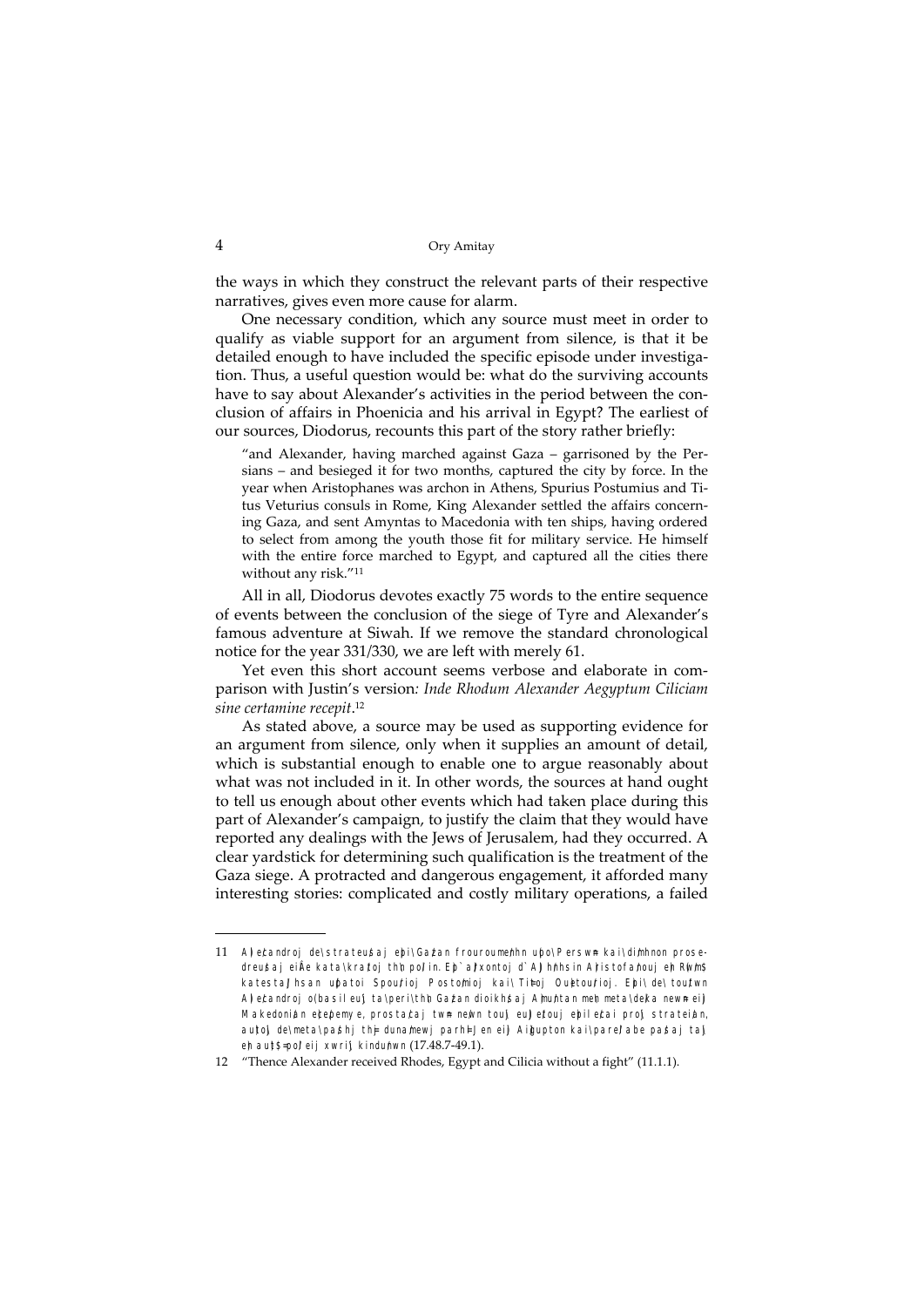assassination attempt against Alexander's person, a well-interpreted omen, two injuries suffered by Alexander during the fighting, and fi‐ nally the brutal treatment of the Persian garrison commander, Betis – all fascinating stuff, well in line with the usual material of the Alexander‐histories. Yet Diodorus does away with two months of gruesome fighting in a single sentence, and Justin makes no mention of them at all. Whatever may or may not have taken place between Alexander and the Jews, no existing telling breathes as much as a hint of a violent in‐ teraction which actually took place between the two parties. Any source which passes so hastily over the siege of Gaza cannot be used to refute a visit to Jerusalem *ex silentio*.

Plutarch's reference to the Gaza siege offers us slightly more detail than Diodorus' curt remark. During the siege, he writes, a bird dropped a clod of earth on Alexander, hitting him on the shoulder, and was then caught in the ropes of one of the siege engines. The prophet Aristandros interpreted the events to mean that Alexander would indeed cap‐ ture the city, but be injured on the very same day. As usual, his predic‐ tion was successful.13 The anecdotal nature of Plutarch's treatment of the Gaza siege is characteristic of his narrative for the entire period in question.14 This includes two more anecdotes: one involving the gifts sent by Alexander to friends and family from the booty captured in Gaza, the other telling how proper housing was found for that famous bit of reading material, lugged around by Alexander throughout his campaign, a recension of the *Iliad* with remarks and annotations by Aristotle. This last episode, which deals with Darius' marvelous regal paraphernalia, will have taken place during the aftermath of Issos. Plu‐ tarch seems to have postponed it for literary reasons: with the mention of Homer he glides to the foundation story of Alexandria. Alexander, so Plutarch, was inspired by the poet in choosing the site for his new foundation.

It is clear, therefore, that while Plutarch was impressed enough with the siege of Gaza to include the story of the bird and Aristandros' prediction, this part of his narrative can hardly be used as evidence for the argument from silence. For one, the text does not maintain a chronological integrity, using the flashback method in order to return to the *Iliad's* casket *after* the Gaza siege, then jumping forward to the founda‐ tion of Alexandria. Nor was it ever a part of Plutarch's scheme to include every possible detail of the events which had occurred during the campaign. Quite the opposite, in fact. At the very beginning of the *Alexan‐*

<sup>13</sup> Plutarch, *Alex*. 25.4‐5 (division to sections according to ZIEGLER'S Teubner edition, 1968) – pls. complete the bibliography of Ziegler.

<sup>14</sup> Plutarch, *Alex*. 25.4‐26.2.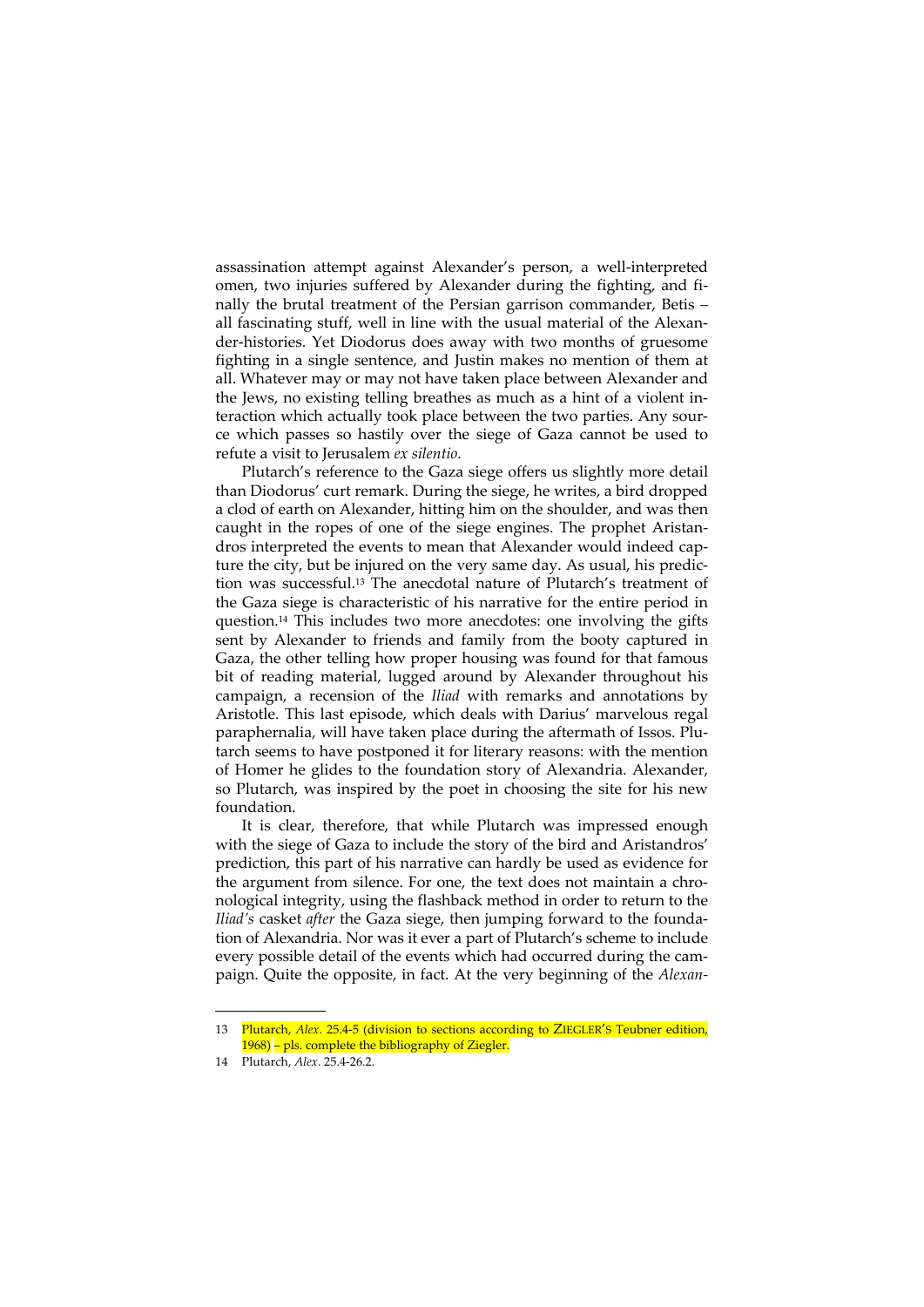*der* Plutarch offers his famous apology, stating that due to the multitude of the deeds to be treated, it would be impossible to tell all of them, or even to give all possible detail concerning what is to be told. After all, he adds, "we do not write histories, but lives."15 With such self-recommendation, Plutarch' biography of Alexander is hardly suitable for use in the *argumentum ex silentio*.

The only surviving writers to have left a narrative of events be‐ tween Tyre and Egypt, which is both comprehensive and historically minded, are Curtius and Arrian. Curtius' account of the events after Tyre is rather detailed. He devotes time to the epistolary exchange be‐ tween Darius and Alexander (4.5.1-8), reports the accession of the Rhodians and the appointments of various generals as local governors (4.5.‐ 10), mentions the honors to Alexander decreed by the Greek celebrators at the Isthmia (4.5.11‐12) as well as military operations undertaken by various Macedonian commanders in other theaters of war (4.5.13‐22). Then, after a digression on Persian secrecy explaining why Alexander could not obtain reliable information on Darius' whereabouts (4.6.1‐6), he proceeds with a description of the Gaza siege. This part of the narrative, too, is rather full, including a survey of the landscape, some pic‐ turesque scenes from the battlefield, the clod-dropping bird and Aristandros' prophecy, the assassination attempt against Alexander by a pretended Arab deserter, and finally the fall of the city and the epic torture of Betis, commander of the local garrison.<sup>16</sup> The chapter concludes with Alexander's orders to Amyntas to sail off to Greece and recruit new troops (4.6.30‐31). Arrian's account, less detailed than Cur‐ tius', nevertheless records the epistolary exchange with Darius (2.25.1‐ 3), the preparations of Betis and a description of Gaza (2.25.4‐26.1), and a detailed, if problematic, description of the siege, including the bird

 15 Plutarch, *Alex*. 1.2.

<sup>16</sup> The garrison commander's name is given as "Betis" by Curtius, "Batis" by Arrian, and as "Babêmêsis" by Josehpus (*AJ* 11.320, with MS variance). His fate was gruesome. He was tied by his ankles to a chariot and dragged around the city. Alexander claimed to be imitating his ancestor Achilles (*Il*. 22.395‐404), but surpassed him in cruelty: Achilles had abused Hektor's body; Betis was still breathing when the tor‐ ture began. The story is also related in a lost work by Hegesias (3<sup>rd</sup> century BC), preserved in Dionysius of Halikarnassos' *De Comparatione Verborum* 18.124‐126. The en‐ tire episode has been rejected by Tarn (TARN, Alexander, II, 67‐70) – another good example for the abuse of the *argumentum ex silentio* (and other questionable tactics of source-critique) in order to do away with an inconvenient story. He is followed by PEARSON, Textes, 247‐248; but see LANE FOX, Alexander, 193; SCHACHERMEYR, Alexander, 220 n. 242; BOSWORTH, Conquest, 68; O'BRIEN, Alexander, 85‐86, who rightly accept the story as historical. Still, HAMMOND, Genius, 96, dismissed on the grounds that the story does not agree with (his image of) Alexander's character.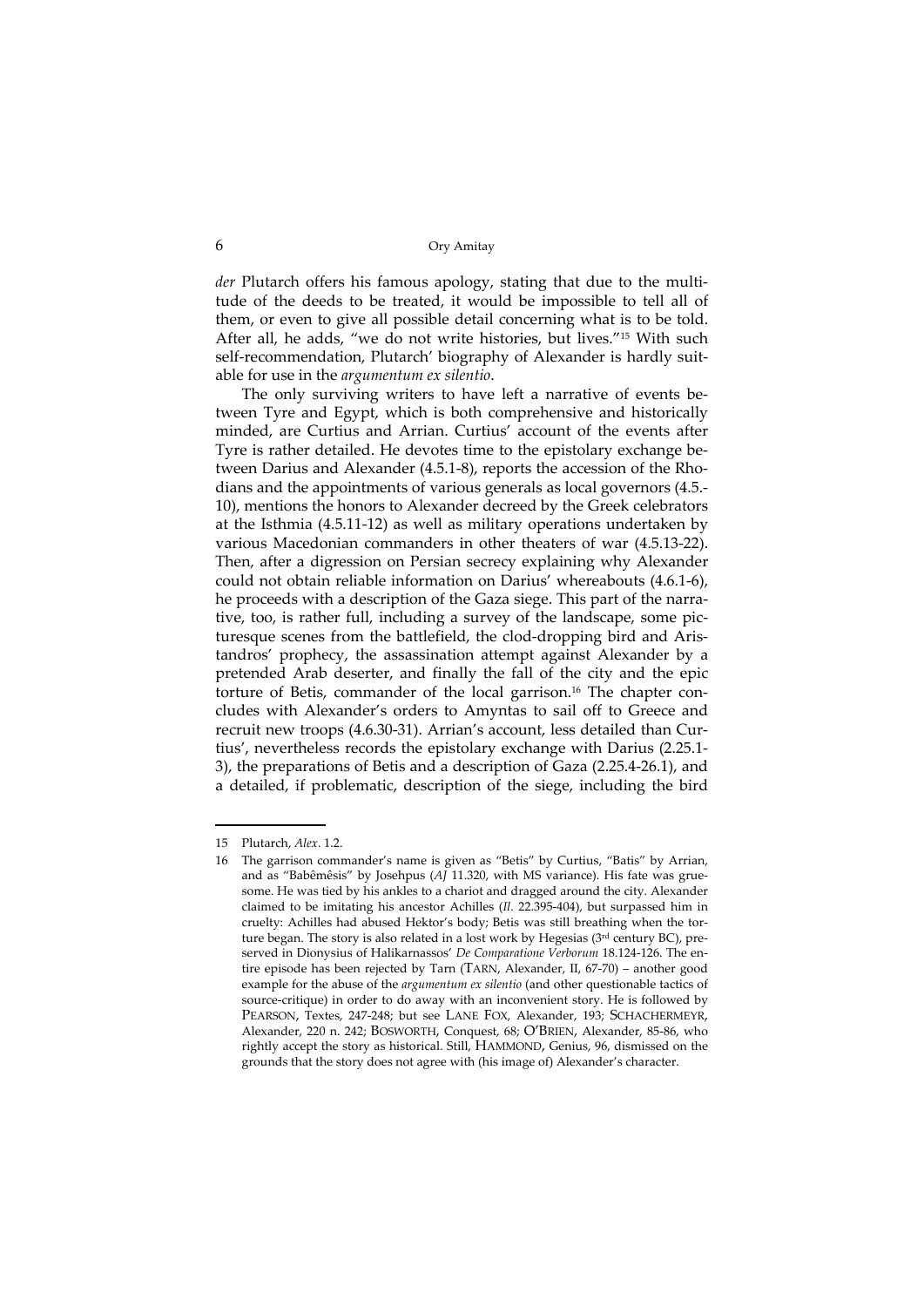and prophecy anecdote (2.26.2-27.7).<sup>17</sup> The episode concludes with Alexander selling off the women and children, and repopulating the city with local tribesmen.

To be sure, Curtius and Arrian both offer quite detailed narratives, which are organized in chronological order and according to the principles of historical writing. Both are, to use Momigliano's definition, "respectable" historians. Since neither says anything about Jerusalem or the Jews, they seem to offer legitimate support for an argument from silence. Yet even here one should exercise extreme caution. A good example why is supplied by the incident of Andromachos and the Samaritans. The story, as intriguing as it is mysterious, is reported by Curtius: Andromachos, who had been made prefect of Koile Syria, was burned alive by Samaritans. Alexander, much grieved at the news, hurried to the scene as fast as he could. The authors of the crime were handed over to him and punished accordingly.<sup>18</sup> This episode is fascinating and significant well beyond the narrow boundaries of Samari‐ tans studies: whatever its motives, this is the only reported case of ac‐ tual resistance offered to Macedonian occupation in the vast expanse between Kyrene and Gaugamela. The mode of execution - Andromachos was burned alive! – is certainly an attention grabber. Yet the entire incident is reported solely by Curtius. Arrian saw no place for it in his own work. What place would he find for a routine visit to a small temple town, which – the fact bears repetition – did not entail any violence at all?19

Nor is this the only incident, attested by other sources but passed over in silence by Arrian. Another such case is Alexander's meeting with the envoys of Kyrene. According to Diodorus (17.49.2) and Cur‐ tius (4.7.9), an embassy from this city met Alexander as he was marching west along the Mediterranean shore, en route to Siwah. The meeting was amiable. The envoys greeted Alexander warmly, presented him with costly gifts, and sued for peace and friendship. Pleased with their initiative and good sense, Alexander granted them their wish, and marched on. This incident, the historicity whereof is not in question, has nonetheless been omitted by Arrian.

Other events during Alexander's journey have gone unmentioned by any of the surviving Alexander‐histories. According to Pausanias,

<sup>17</sup> All references to Arrian are to the *Anabasis*. His account of the siege is ridden with difficulties and shows ignorance of the terrain (BOSWORTH, Commentary, I, 258‐9).

<sup>18</sup> 4.8.9‐10. For Andromachos' appointment see 4.5.9, with BOSWORTH, Government, 46‐53, on the question of Syria's governors in the years 333‐331 BC.

<sup>19</sup> Cf. his own criteria for including material in his work: ot i kail autal a ciafhighta/ te/ moi edoce kai\ou) paht\$ abista (preface, §3). In paraphrase, one could say that a Jerusalem story might be considered by him as ou) pant\$ a)ciafhghta.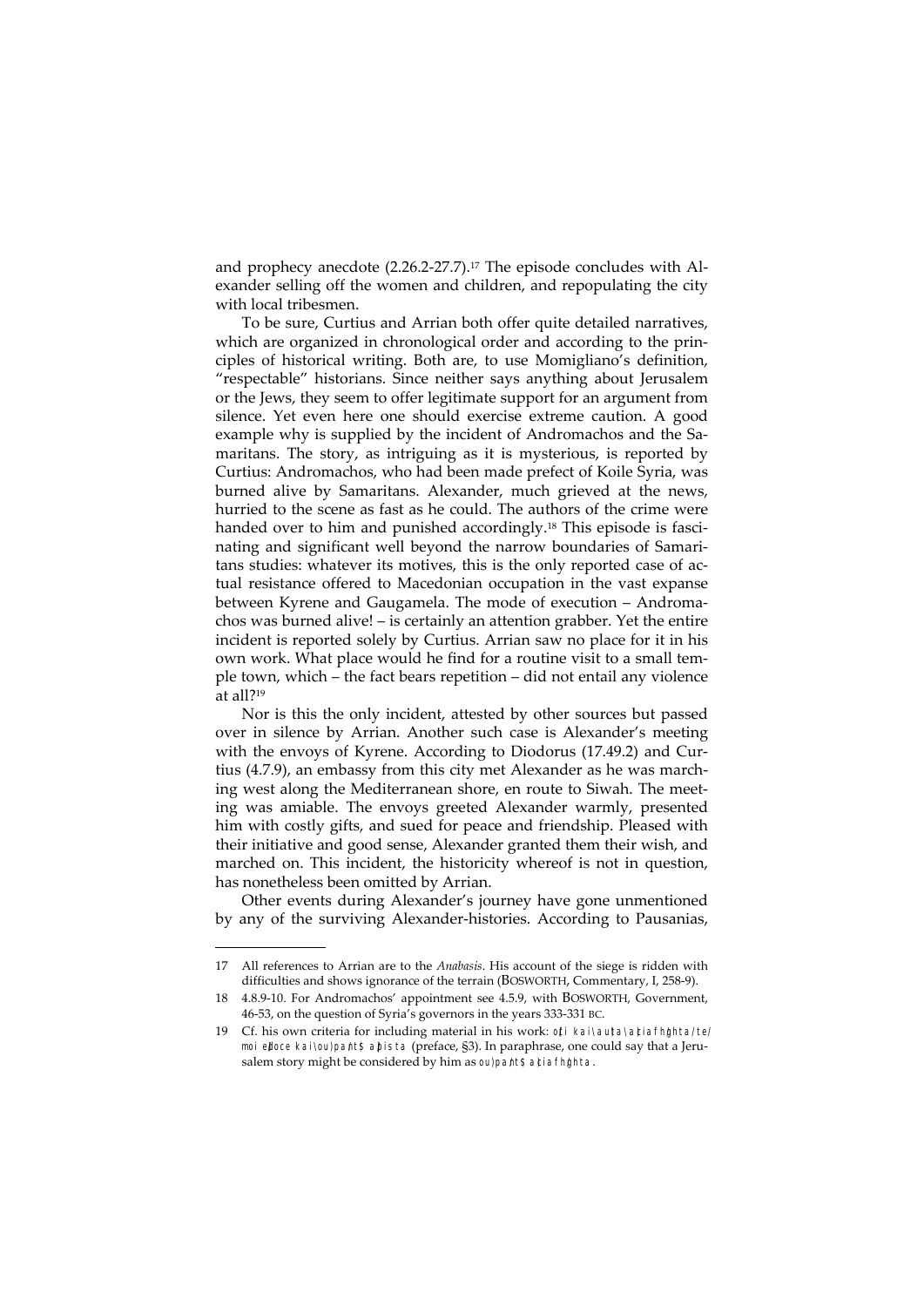Alexander made an attempt to cut a tunnel through the Corinthian isthmus. Uncharacteristically, he failed.<sup>20</sup> He made a more successful attempt in Klazomenai, where he connected the city, till then an island, to the mainland.<sup>21</sup> These two episodes, which whill have involved massive construction work and considerable expenditure, remained outside the scope of those same authors, whose silence is evoked to refute the visit to Jerusalem. Yet there is no obvious reason to question their his‐ toricity.22

The argument from silence, on which the case against the historicity of Alexander's visit relies so heavily, thus appears to rest on wobbly foundations. The seemingly solid body of evidence brought in support – the silence of five independent authors – dissolves under close scru‐ tiny. Diodorus and Justin are too cursory to be useful, Plutarch too anecdotal. Even Arrian, a respectable and thorough historian, has been shown to omit a number of stories, at least as likely (or even more so) to enter the historical record, as an innocuous visit to Jerusalem. The only historian who is detailed enough to be used as evidence is Curtius. And his work, let us remember, is a secondary source, written some four centuries after the events it describes. Even his true identity, for all our best efforts, still remains a mystery.23 His silence seems insufficient to carry the burden laid on it by modern research.

Furthermore there are other pieces of evidence, which still merit our attention. In the twelfth book of his *Natural History* Pliny the Elder writes about balsam (54.111‐123). This marvelous plant grew only in Judea, in two smallish gardens – one of 20 *iugera*, the other even small‐

<sup>20</sup> Which failure elicited from Pausanias the remark: "'tis hard for a man violently to overpower things Divine" (2.1.5).

<sup>21</sup> The source is again Pausanias, 7.3.9. The project undertaken at Klazomenai anticipates Alexander's strategy in the siege of Tyre. One might thus expect a mention in either context.

<sup>22</sup> While these details are certainly absent from the narratives of Diodorus, Plutarch, Arrian and Justin, they may have been included in Curtius'. Until the first two books of Curtius – where these events would have been narrated – are found, this must remain an open question.

<sup>23</sup> For research on the time and identity of Curtius see argumentation and bibliography in Atkinson, Commentary, 19-73; Baynham, Alexander, 201-19. Although the uncertainty concerning Curtius' identity remains, it is at least agreed that his history of Alexander belongs to the latter half of the 1st century CE. Linguistic considerations aside, these conclusions rely for the most part on the biases deduced from his writing. It is much harder, of course, to say anything about any bias or prejudice which might induce him not to include material in his work.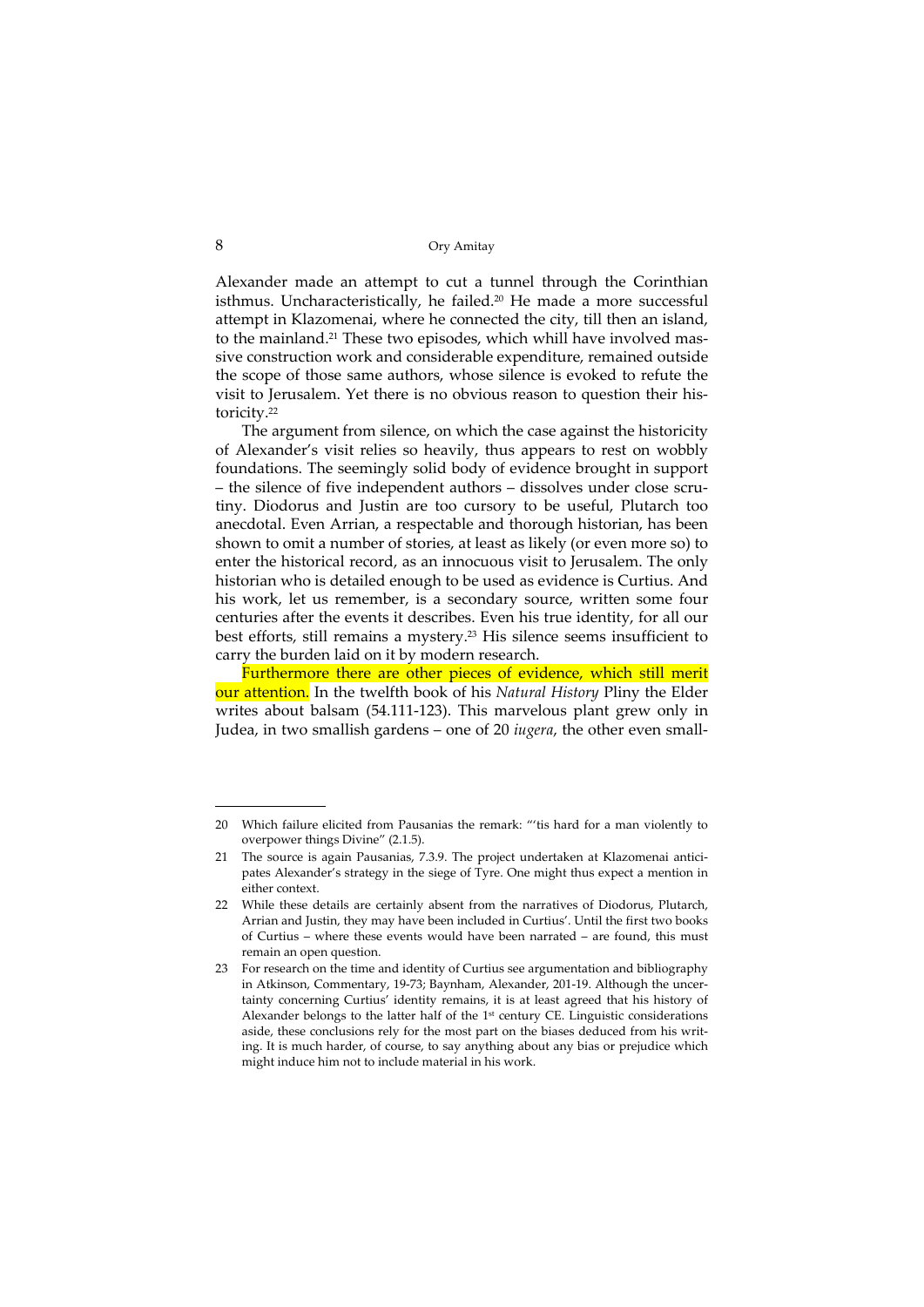er.24 The most valuable product made of this plant was its resin. This was procured by making a small incision in the bark of the plant, from which the resin oozed in small drops. These drops were then collected, and stored first in a hollow horn, then in rand new clay vessels. The process of production was very slow, and it is *à propos* this that Pliny brings up Alexander's name: *Alexandro Magno res ibi gerente toto die aestivo unam concham impleri iustum erat*. 25

At first glance, it is hard to know what to make of Pliny's remark. Droysen, the founder of modern Alexander studies, took it to mean that the King visited Jericho in person (and even crossed the Jordan in order to found Gerasa). His uneasiness with this interpretation of Pliny's testimony, and with the entire reconstruction of events in the *Eretz*-*Israeli* hinterland, is nonetheless evident from the fact that he did not insert it in the main narrative of Alexander's campaign (his vol. I), reserving the topic for discussion in vol. III part 2, where he deals with city foundations by Alexander and his successors.26

Later scholarship reversed Droysen's verdict, and interpreted Pliny' mention of Alexander as nothing more than a chronological note, stating that this was the situation of the plant's productivity at the time of Alexander's campaign.<sup>27</sup> Marcus, who seems to have thought that there was more to Pliny's words than mere chronology, nevertheless dismissed them as unauthentic, by yet another invocation of the *argumen‐ tum ex silentio.*<sup>28</sup> But as we have seen, this position is no longer tenable.

The potential implications of Pliny's statement were realized more fully by Abel, who wrote about a reconnaissance party led by Alexander or by one of his generals, which left the shore and actually reached Jericho.29 Further implications are inescapable: did this reconnaissance force also reach Jerusalem? *Nous l'ignorons*. <sup>30</sup> A similar approach is tak‐ en by Gutman, who accepts the historicity of a Macedonian visit to the

26 DROYSEN, Geschichte, III 2, 203.

28 MARCUS, Appendix, 521‐522.

<sup>24</sup> Cf. Josephus, BJ 1.138, 361; 4.469; AJ 8.174; 9.7; 14.54; 15.96. Imported, according to legend, by the Queen of Sheba, the groves were later coveted, and obtained, by Kleopatra and rented back from her by Herod.

<sup>25 &</sup>quot;When Alexander the Great was conducting business there, it was an honest summer day's work to fill one conch‐shell" (§117).

<sup>27</sup> WILLRICH, Juden, 18; BUCHLER, Relation, 6‐7; SPAK, Bericht, 47 n. 2; STONEMAN, Traditions, 39.

<sup>29</sup> The main two centers of balsam cultivation were in Jericho, some 25 km east by north‐east of Jerusalem, or in 'Ein‐Gedi, on the shores of the Dead Sea, some 40 km. south-east of the city. The former location seems a more plausible place for this putative visit, both because of its greater accessibility, and for another reason to be discussed below.

<sup>30</sup> ABEL, Alexandra, 58.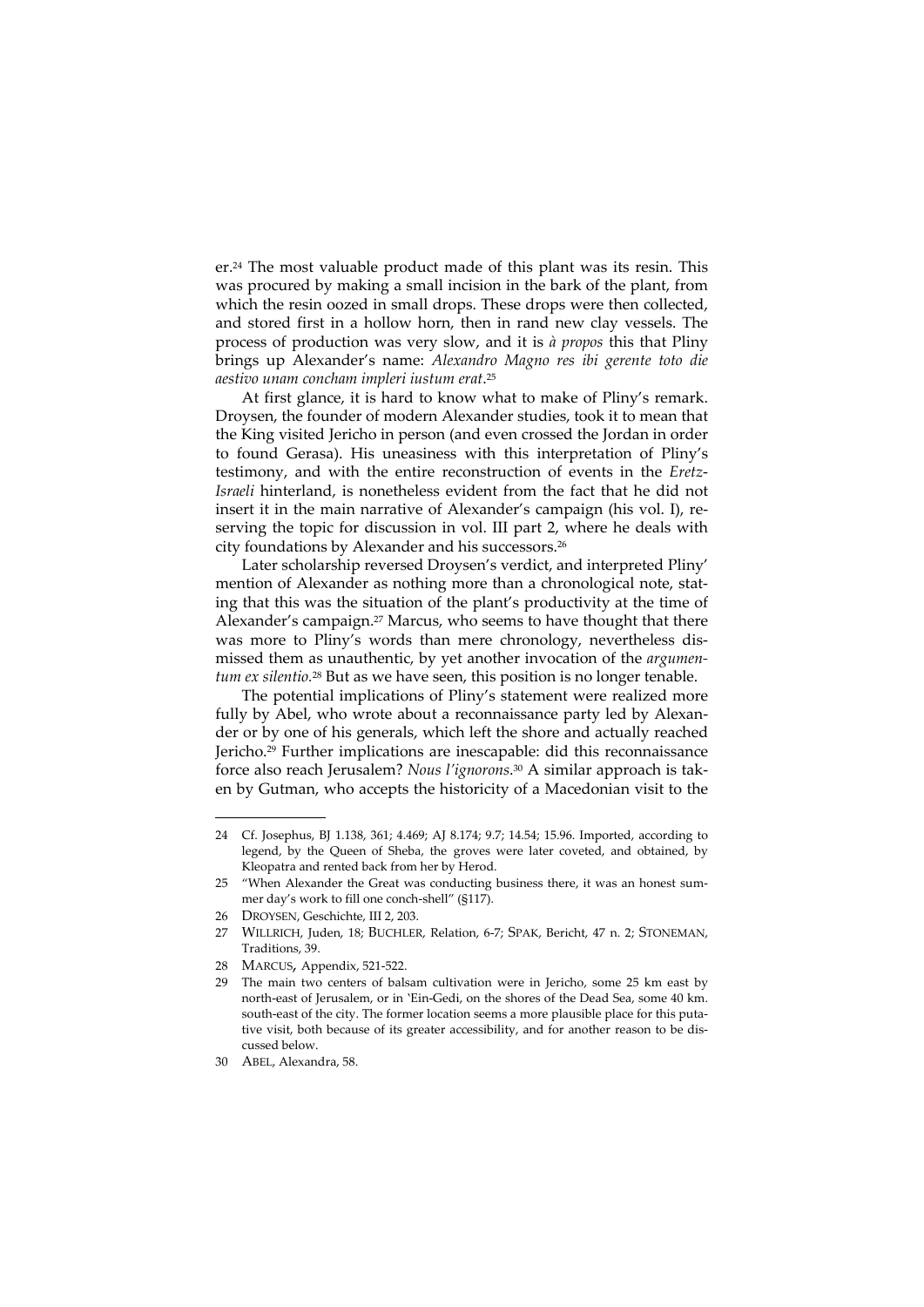balsam plantations, but ascribes it to Parmenion or to one of his officers. Such a visit will have been motivated by scientific curiosity, but also by the need to assess this industry's profitability, in order to tax it.31 However, Gutman's reconstruction is based on the a *priori* assump‐ tion that Alexander never ventured into the *Eretz‐Israeli* hinterland, and Pliny's text clearly mentions Alexander, not Parmenion.

The relevance of the questions raised by modern scholars concern‐ ing the *testimonium Plinianum* to the discussion at hand is obvious enough. Unfortunately, the current state of the evidence does not allow a clear verdict one way or the other. A more profitable result can per‐ haps be gained from a different question: what can we say of Pliny's source(s)? It has long been noticed that his account of the balsam bears some striking resemblances to the description of the same plant by Theophrastos.32 For example, we read in both authors that the plant is harvested in summer, that a conch‐shell takes a full day to fill, that the sap is worth twice its weight in silver, and that the plant only grows in two specific gardens, of exactly the same size.<sup>33</sup> Buchler argued that since Pliny literally copied Theophrastos' account, the insertion of Al‐ exander's name is merely a chronological marker, which cannot be used as evidence for the King's presence in Jericho.34

However, a close inspection reveals that Pliny's account is hardly a copy of Theophrastos'. Putting aside a significant amount of independ‐ ent material, such as the history of the plant in Roman times (which is obviously later and does not concern us here), the different names used for its native land ("the valley of Syria in Theophrastos', "Iudaea" in Pliny), and the basic disagreement on whether the incision may or may not be made with an iron blade, the composition of Pliny's account (especially the highly dissimilar arrangement of material) does not give any indication that his source was Theophrastos in particular. Further‐ more, elsewhere in his work Pliny never hesitates to credit Theophrastos when he borrows from him.35 Why should he neglect to do so here? Finally, Pliny dated Theophrastos' *Historia Plantarum* about a decade

<sup>31</sup> GUTMAN, Alexander, 278‐279.

<sup>32</sup> Historia Plantarum 9.6.1‐4.

REINACH, Textes, 275 n. 1, remarks that in copying Theophrastos' measures, Pliny neglected to take into account the difference between the Attic plethron and the Ro‐ man iugerum.

<sup>34</sup> BUCHLER, Relation, 7.

<sup>35</sup> One typical example is his famous observation about the natural habitat of ivy: 16.62.144. Cf. also 3.5.57; 8.43.104, 8.49.111, 8.54.128, 8.69.173, 8.82.222; 9.8.28, 9.83.175; 10.41.79; 11.116.281; 13.30.101; 15.1.1, 15.3.10, 15.40.138; 17.37.226; 19.10.32, 19.48.162; 21.9.13, 21.68.109; 25.5.14, 25.32.69; 26.63.99; 27.40.63.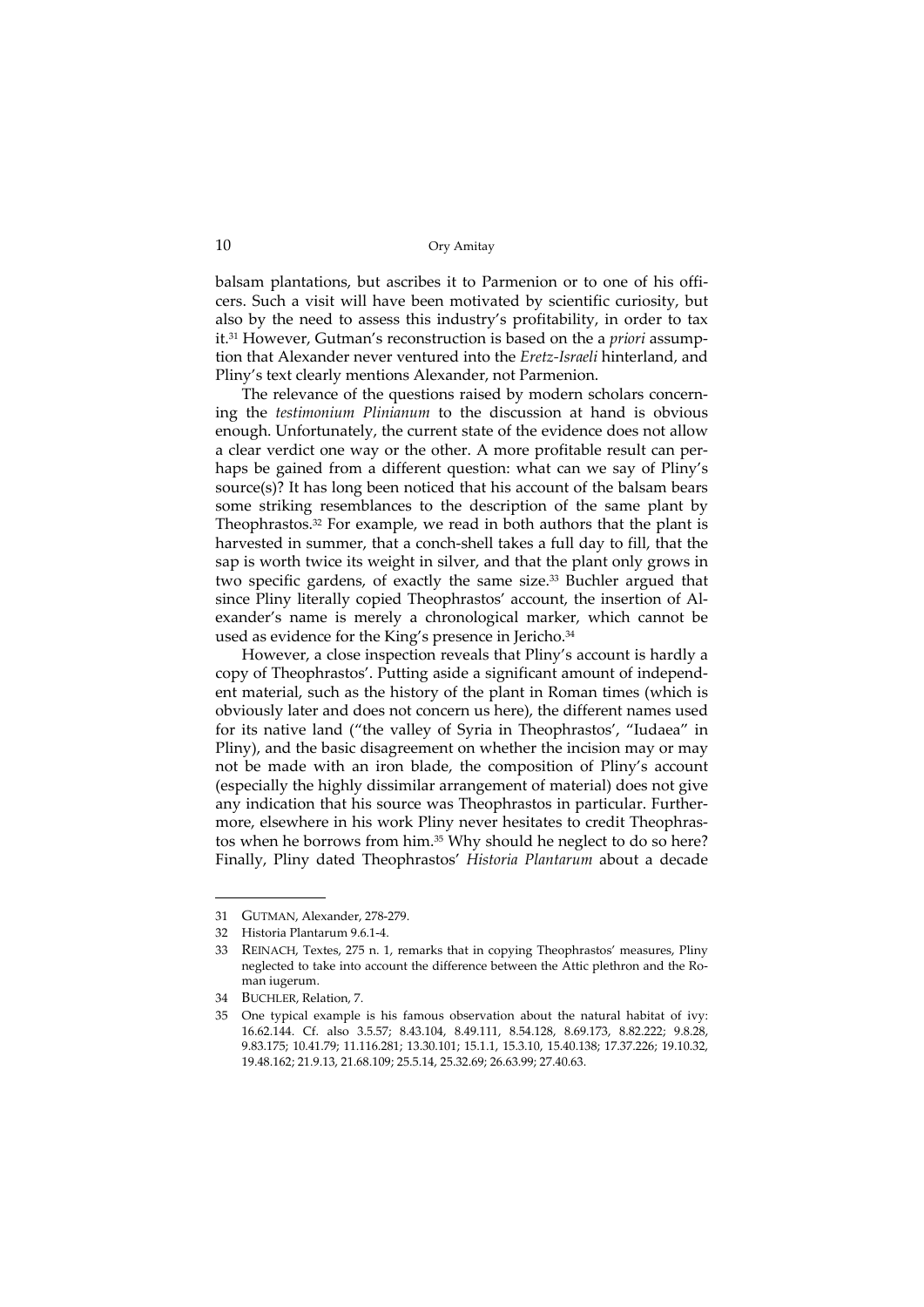after Alexander's death.36 It is highly unreasonable that he should add to information borrowed from this work a chronological marker relating to Alexander's lifetime.

Thus, since both accounts show such distinct similarities, yet appear to be independent of each other, the logical inference is that both derive from a common source.<sup>37</sup> What will this source have been? The answer seems to lie in Pliny's particular choice of words: res *ibi gerente*. This emphasis on the res *gestae* implies that the source in question is one of the now lost Alexander‐histories. But which one? In the first book of the *Natural History* Pliny lists both the topics to be discussed in each volume, and the authors used therein. Among those whose works have been utilized for book 12 we find Kallisthenes, Kleitarchos, Nearchos, Onesikritos, Chares and Ptolemy. Any attempt to discern who is the most likely candidate for the balsam story would entail a discussion of the putative publication dates for the various authors' works on Al‐ exander – a discussion which, even if it can be resolved, lies well out‐ side the scope of this paper.38 But a description of the balsam in one of the first‐generation histories is hardly surprising. Alexander, a younger student of Aristotle, was famously interested in medicine, and can be expected to have shown an interest also in the qualities of this rare and marvelous plant.39

It is a cliché of historical study that an *argumentum ex silentio* may only be resorted to in the case of a most resounding silence. In this paper I have tried to show that the silence cited in modern scholarship, in order to attack the historicity of Josephus' and other stories about the dealings of Alexander with the Jews of Jerusalem, does not qualify. Of the five authors, whose silence is brought forth as evidence, Diodorus and Justin are too brief to serve as evidence, Plutarch too anecdotal. Arrian, although a methodical and relatively detailed historian, can be shown to have omitted other stories, with equal or greater appeal. The only writer whose silence counts is Curtius. On the other hand, as we have learned from Pliny's and Theophrastos' accounts of the balsam plant, at least one of the first‐generation Alexander‐histories discussed the properties of the balsam. This discussion, connected by Pliny with

<sup>36</sup> *Theophrastus, qui proximus a Magni Alexandri aetate scripsit circa urbis Romae annum ccccxxxx* (13.30.101, in reference to *Hist.Plant.* 5.3.7). For other mentions of Theophrastos' time see: 15.1.1, 16.62.144.

<sup>37</sup> Theophrastos openly declares that his description of the balsam is based on an‐ other's account: Paradeisouj d` ei]nai/ fasi dub mohouj (9.6.1).

<sup>38</sup> The *terminus ante quem* should be c.314, the publication date of Theophrastos' work. Kallisthenes, at least, qualifies without difficulty, as he died before Alexander.

<sup>39</sup> Interest in medicine and healing herbs: Plutarch, *Alex*. 41; Curtius 9.8.21‐27.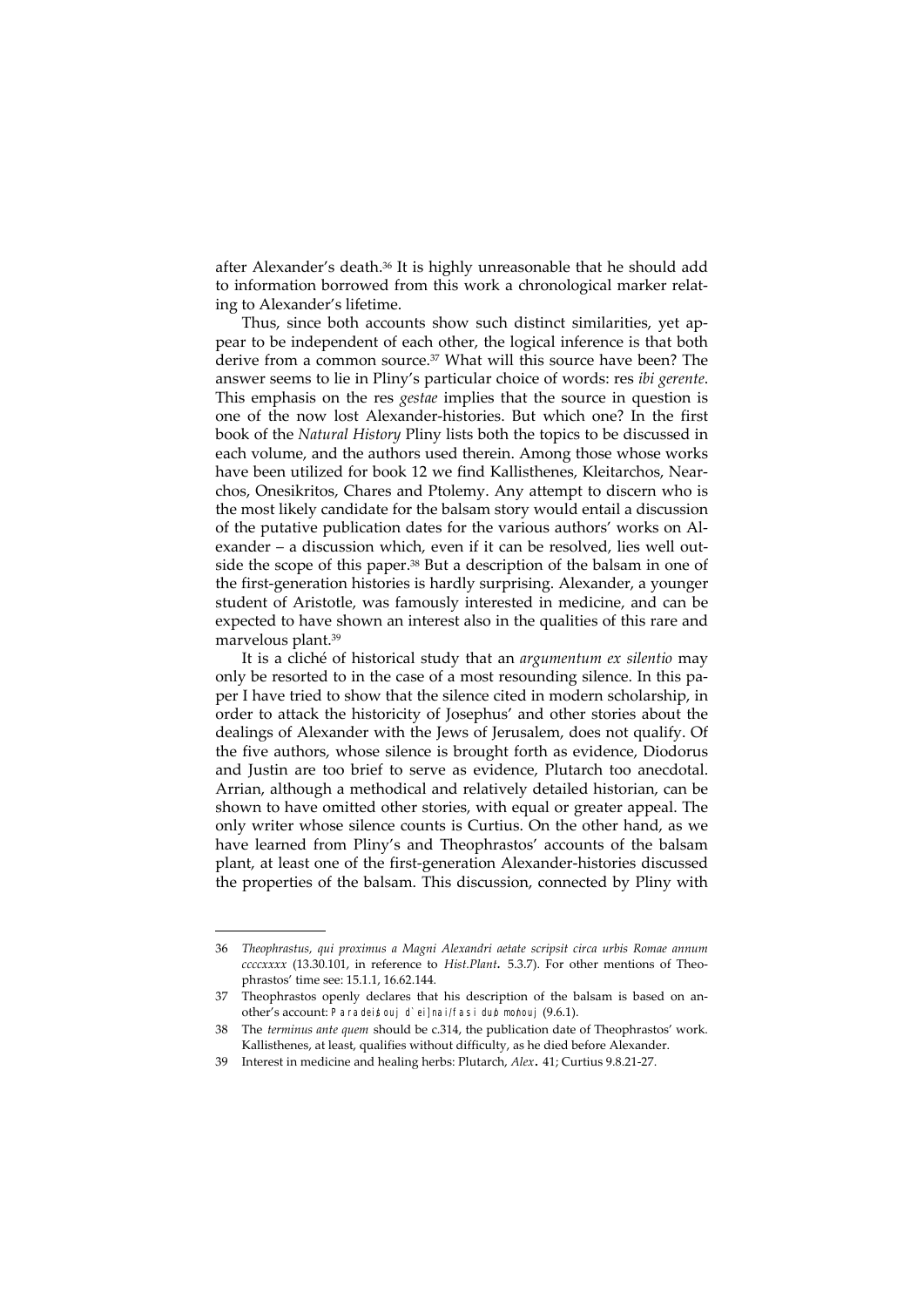Alexander's actions *in situ*, was omitted by all of the five authors men‐ tioned above.<sup>40</sup>

Of course, in and of itself this conclusion hardly proves that Alex‐ ander did visit Jerusalem (or Jericho), let alone that he bowed down before the Jerusalem High‐Priest or sacrificed to Yhwh in his temple. The surviving accounts of his dealings with Judean Jews display such strong mythical and folkloristic motifs that taking them at face value or treating them as straightforward history would be a grave methodo‐ logical error. On the other hand, it would be just as dangerous method‐ ologically to invoke the *argumentum ex silentio*, in order to argue that they do not contain any kernel of truth.

# Bibliography

- ABEL, Père F.‐M., Alexandre le grand en Syrie et en Palestine, in: Revue Bibli‐ que 44 (1935) 44‐61.
- AMITAY, Ory, Shim'on ha‐Şadiq in His Historical Contexts, in: JJS 58 (2007) 236‐ 249.
- AMITAY, Ory, The Story of Gviha Ben‐Psisa and Alexander the Great, in: JSPE 16 (2006) 61‐74.
- ATKINSON, John E., A commentary on Q. Curtius Rufusʹ Historiae Alexandri Magni, Amsterdam 1980.
- BAYNHAM, Elizabeth, Alexander the Great: the unique history of Quintus Curtius, Ann Arbor, MI 1998.
- BOSWORTH, A. Brian, Conquest and Empire: The Reign of Alexander the Great, Cambridge 1988.
- BOSWORTH, A. Brian, Historical Commentary on Arrian's History of Alexander, 2 vols., Oxford 1980‐1995.
- BOSWORTH, A. Brian, The Government of Syria under Alexander the Great, in: CQ 24 (1974) 46‐64.
- BUCHLER, Adolf, La relation de Josèphe concernant Alexandre le grand, in: REJ 36 (1898) 1‐26.

<sup>40</sup> Pliny's testimony is all the more credible for its casual nature – he certainly had no axe to grind here. Incidentally, it is also corroborated by a unique version of the *Ro*<sup>*-*</sup> *mance* in Hebrew, the *Sefer Toldot Alexander* published by I. LÉVI, *Tehilah le‐Moshe* (Leipzig, 1896), pp. 142‐163, 237‐235; DAN, Alilot, 136 ch. 15; English translation and preface: GASTER, Studies, see 838 ch. 16. This version tells of a meeting between Alexander and a mysterious old man, during which Alexander is shown the body of a dead king, preserved in balsam oil from Jericho.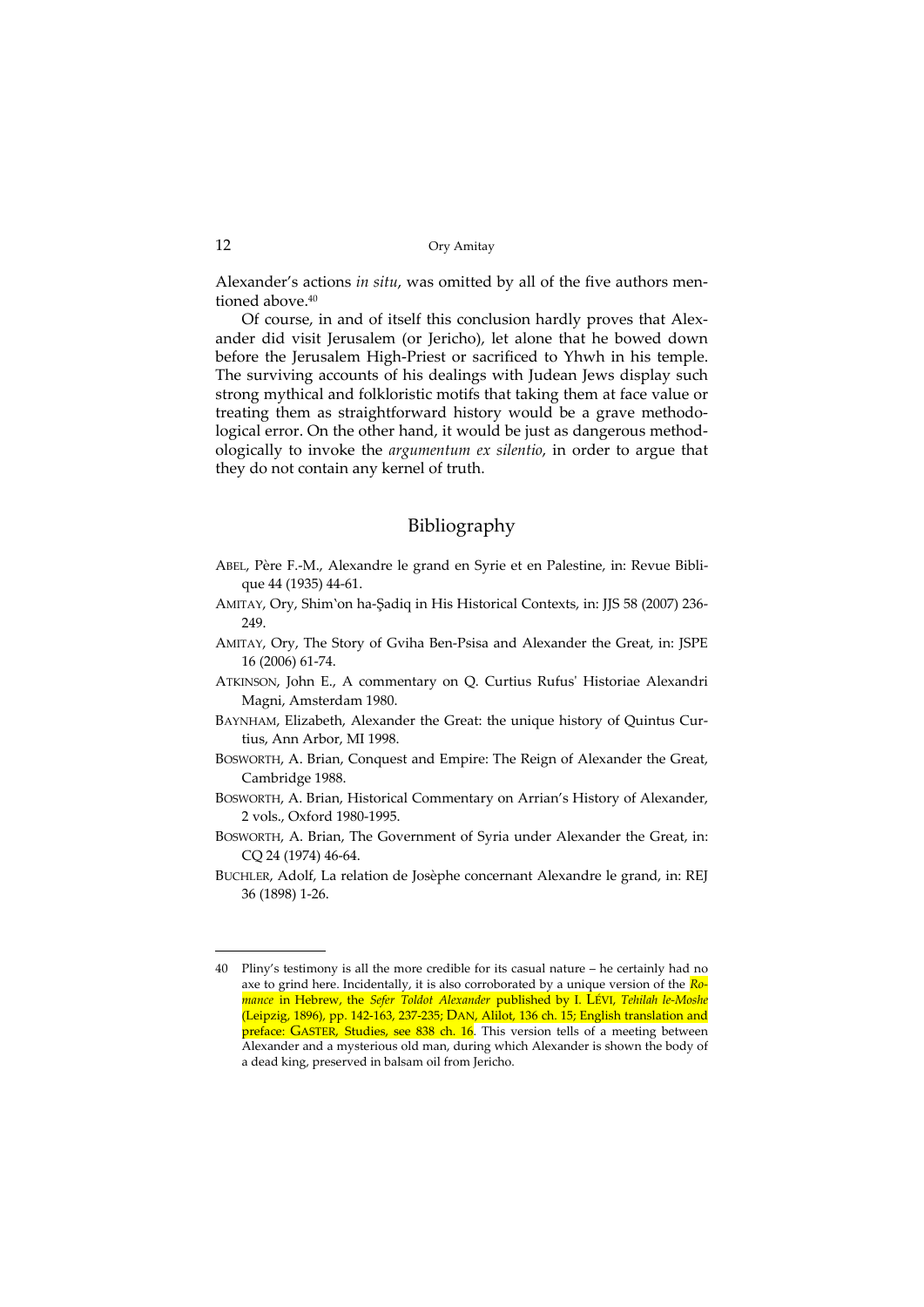- CROSS, Frank Moore, The Discovery of the Samaria Papyri, in: BA 26 (1963) 110‐ 121.
- CROSS, Frank Moore, The Papyri and Their Historical Implications, in: Lapp, Paul W. / Lapp, Nancy L. (eds.), Discoveries in the Wâdī Ed‐Dâliyeh, Cam‐ bridge, MA 1974, 17‐29.

DAN, Yosef, 'Alilot Alexander Moqdon, Jerusalem 1969.

- DROYSEN, Gustav Johann, Geschichte des Hellenismus, Gotha 1877.
- ENGELMANN, Helmut, Der Griechische Alexanderroman Rezension G, Buch II, Meinsheim a.G. 1963.
- GASTER, Moses, Studies and Texts in Folklore, Magic, Medieval Romance, He‐ brew Apocrypha and Samaritan Archaeology, II, London, 1925‐1928.
- GOLAN, David, Josephus, Alexander's Visit to Jerusalem, and Modern Histori‐ ography, in: RAPPAPORT, Uriel (ed.), Josephus Flavius: Historian of Eretz‐ Israel in the Hellenistic and Roman Period, Jerusalem1982, 29‐55 (Hebrew).
- GOLDSTEIN, Jonathan A., Alexander and the Jews, in: PAAJR 54 (1993) 59‐101.
- GRUEN, Erich S., Heritage and Hellenism, Berkeley, CA / Los Angeles, CA / London 1998.
- GUTMAN, Yehosu'a, Alexander the Great in Eretz‐Israel, in: Tarbiz 11 (1940) 271‐294.
- HAMMOND, Nicholas Geoffrey Lemprière, The Genius of Alexander the Great, Chapel Hill 1997.
- KASHER, Aryeh, The Journey of Alexander the Great in Eretz‐Israel, in: RAPPA‐ PORT, Uriel & RONEN, Yehudit (eds.), The State of the Hasmoneans, Jerusalem / Tel‐Aviv 1993, 13‐35 (Hebrew) (Bet Miqra 20 [1975] 187‐208).

LANE FOX, Robin, Alexander the Great, London 1973.

- LÉVI, I., *Romance* in Hebrew, The *Sefer Toldot Alexander, Tehilah le‐Moshe,* Leip‐ zig, 1896.
- MARCUS, Ralph, Appendix C, in Josephus (Jewish Antiquities VI), Cambridge, MA 1937, 512‐532.
- MOMIGLIANO, Arnaldo, Flavius Josephus and Alexander's Visit to Jerusalem, in: Athenaeum 57 (1979) 442‐448.
- MOR, Menahem, From Samaria to Shechem, Jerusalem 2003 (Hebrew).
- NOAM, Vered, Megillat Ta'anit: Versions, Interpretation, History, Jerusalem 2003.
- NIESE, Benedictus, Geschichte der griechischen und makedonischen Staaten seit der Schlacht bei Chaeronea, Darmstadt 1963 (Gotha 1893).
- O'BRIEN, John Maxwell, Alexander the Great: The Invisible Enemy, London / New York 1992.
- PEARSON, Lionel Ignacius Cusack, The Lost Histories of Alexander the Great, New York 1960.